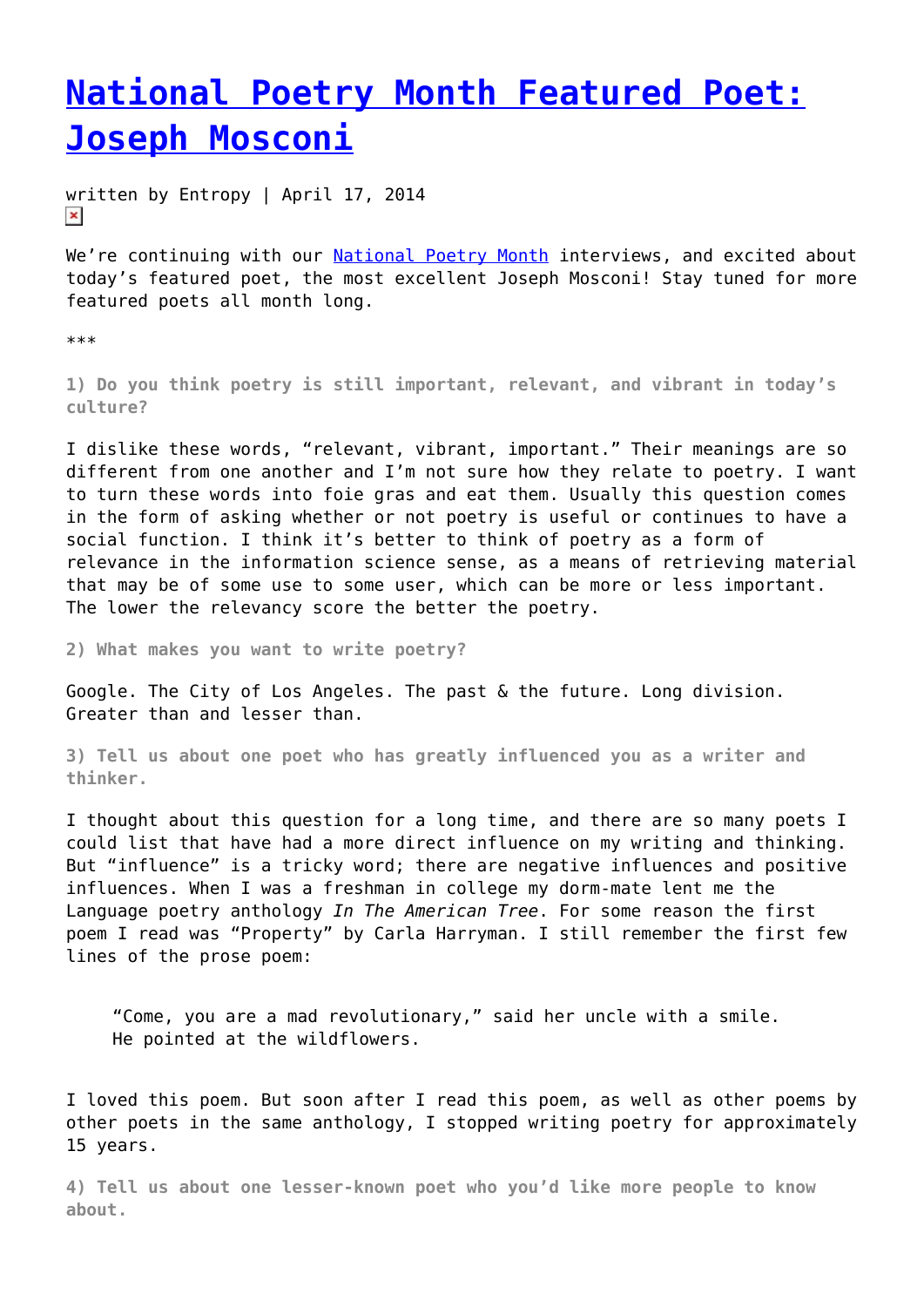I have very little sense of who might be a lesser-known poet and who might be a well-known poet. To me, Robert Grenier is a famous poet, though I suspect many people may not be aware of his work. He's most often associated with minimalism (along with Aram Saroyan) and later the Language poets. His book *Sentences* (1978), consisting of 500 short poems printed on index cards contained in a folding cloth box, is endlessly fascinating. His use of design and alternative methods of publication (the fact that *Sentences* is not simply a perfect bound book)—as well as his use of color in later works—directly influences my own ideas about publication. Among younger poets, I need to mention Stephanie Rioux. Her chapbooks *Sticks* (Mindmade Books, 2009) and *My Beautiful Beds* (Parrot/Insert Blanc Press, 2011) are important publications in the proto- or post- or dirty- or whatever- conceptual writing that has been going on in Los Angeles over the past many years. Her work engages minimalism and linguistic invention in ways that I find intriguing.

**5) How do you feel about poetry in the age of social media?**

Strange question. Feelings are mutable and each one is a fact, as Yvonne Rainer would say, best conveyed by writing, print and reading (and by reading I include the reading of images). I guess I feel the same about it as I feel about poetry in the age of television or poetry in the age of radio or poetry in the age of newspapers or any other type of media including ancient oracularism. I feel immersed, excited, sick and weird.

**6) Share with us one of your recent poems and tell us a little bit about its context.**

This poem is very recent. So recent that it's not yet finished and I can only offer an excerpt. I've worked as a taxonomist and computational linguist at Google for over a decade where I create taxonomies, ontologies and classifiers. More recently I've been working on semantic and behavioral modeling initiatives. I'm interested in the imaginary space where negative sentiment interacts with assumed hierarchy; I'd like to create a poetry of taxonomic inefficiency. This poem is an excerpt from the index of a booklength poem called NESOI. The title is an acronym that stands for "not elsewhere specified or indicated" and is used in categorizing cargo for the Harmonized Tariff Schedule for the United States. It also refers to a class of elemental Greek goddesses that personify islands. The book contains a primary taxonomy of objects and ideas, but the index represents a sort of mental map of the taxonomy. It has a code-like structure, but it's totally meaningless—I mean it doesn't function, it's just a parody that helps me think through the structure of the taxonomy itself. For some reason I imagine it being read aloud by Mark E. Smith of the Fall.

## **from Index of NESOI**

 $\pmb{\times}$ 

\*\*\*

**Joseph Mosconi** is a writer and taxonomist based in Los Angeles. He codirects the Poetic Research Bureau and co-edits the art & lit mag *Area*